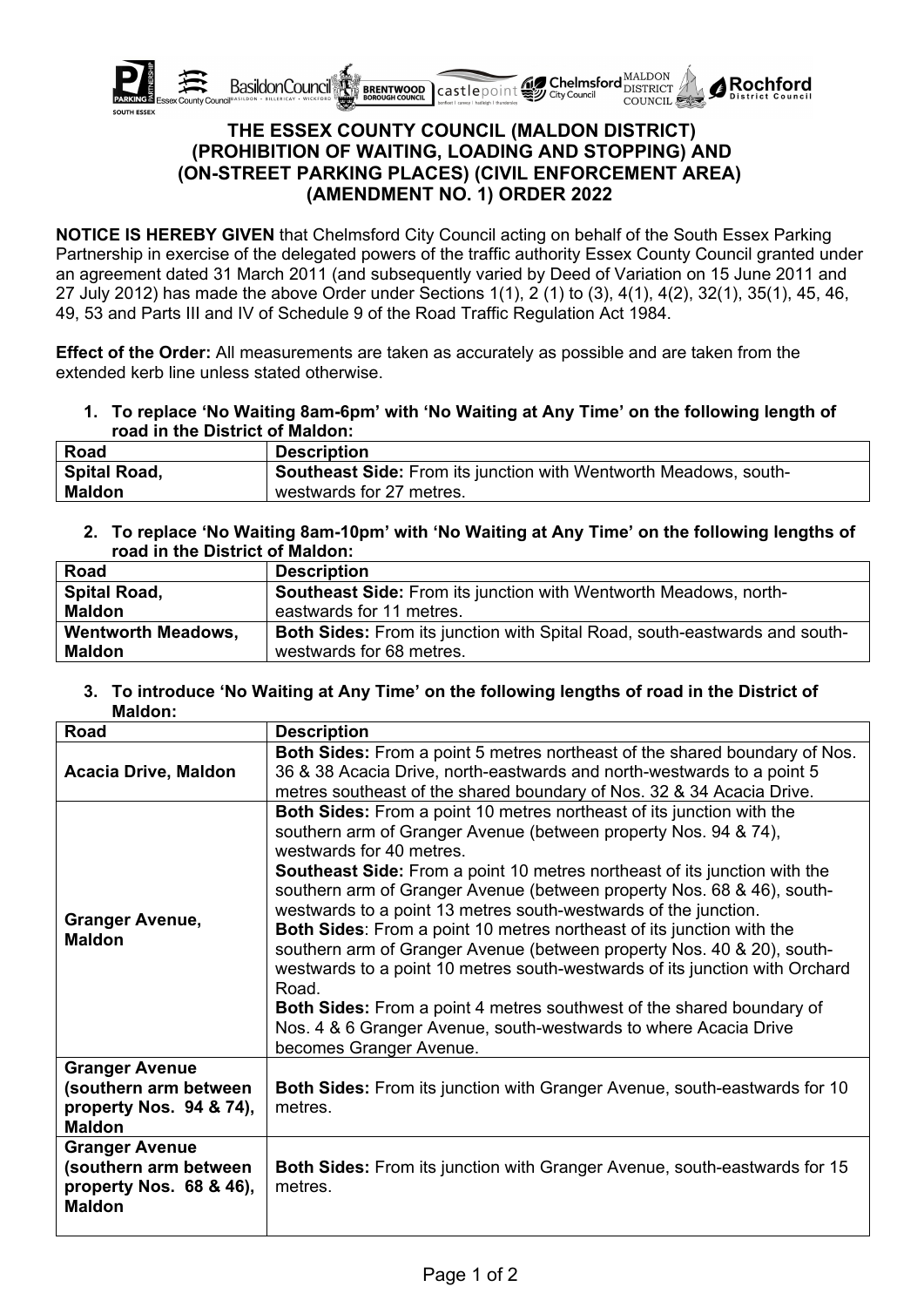| <b>Granger Avenue</b><br>(southern arm between<br>property Nos. 40 & 20),<br><b>Maldon</b> | <b>Both Sides:</b> From its junction with Granger Avenue, south-eastwards for 14<br>metres.                                                                                                                                                                                                                                                                                                                                                   |
|--------------------------------------------------------------------------------------------|-----------------------------------------------------------------------------------------------------------------------------------------------------------------------------------------------------------------------------------------------------------------------------------------------------------------------------------------------------------------------------------------------------------------------------------------------|
| <b>Orchard Road, Maldon</b>                                                                | <b>Both Sides:</b> From its junction with Granger Avenue, north-westwards for 10<br>metres.<br><b>Both Sides:</b> From its junction with St. Peter's Avenue, south-westwards 10<br>metres.                                                                                                                                                                                                                                                    |
| St. Peter's Avenue,<br><b>Maldon</b>                                                       | <b>Southwest Side: From its junction with Granger Avenue, north-westwards</b><br>for 12 metres.<br><b>Northeast Side:</b> From a point 12 metres southeast of its junction with<br>Wentworth Meadows, north-westwards to a point 8.5 metres northwest of the<br>junction.<br><b>Southwest Side:</b> From a point 11 metres southeast of its junction with<br>Orchard Road, north-westwards to a point 19 metres northwest of the<br>junction. |
| <b>Wentworth Meadows,</b><br><b>Maldon</b>                                                 | <b>Both Sides:</b> From its junction with St. Peters' Avenue, north-eastwards for<br>10 metres.<br><b>Northeast Side:</b> From a point 15 metres northwest of its junction with the<br>north-eastern arm of Wentworth Meadows, south-eastwards to a point 10<br>metres southeast of the junction.                                                                                                                                             |
| <b>Wentworth Meadows</b><br>(north-eastern arm),<br><b>Maldon</b>                          | <b>Both Sides:</b> From its junction with Wentworth Meadows, north-eastwards for<br>10 metres.                                                                                                                                                                                                                                                                                                                                                |

This Order will be incorporated into The Essex County Council (Maldon District) (Prohibition of Waiting, Loading and Stopping) and (On-Street Parking Places) (Civil Enforcement Area) Consolidation Order 2019 by substituting tile numbers:

| TL845 062 Revision 0 to Revision        | TL845 065 Revision 0 to Revision |
|-----------------------------------------|----------------------------------|
| <b>FL845 067 Revision 0 to Revision</b> |                                  |

### **Further details:**

All associated documents for the Order are available online at: **www.chelmsford.gov.uk/tros** 

If you need to view a hard copy, these documents can be posted upon request by emailing trafficreg@chelmsford.gov.uk or writing to the address below. These documents are also available for inspection at Chelmsford City Council, Civic Centre, Duke Street, Chelmsford, Essex CM1 1JE, Monday to Friday, 10am-4pm or Maldon Library, Carmelite House, White Horse Lane, Maldon CM9 5FW, Monday 9am-7pm, Tuesday, Thursday, Friday 9am-5.30pm and Saturday 9am-5pm.

### **Date of operation:** This Order will come into operation on **Monday 9 May 2022.**

**Application to the High Court:** Anyone who wishes to question the validity of the Order, or any provision contained in it on the grounds that it is not within the powers conferred by the Road Traffic Regulation Act 1984, or on the grounds that any requirement of that Act, or any instrument made under it, has not been complied with in relation to the Order, may within six weeks from the making of the Order apply to the High Court for this purpose.

### **South Essex Parking Partnership Manager**,

South Essex Parking Partnership, Chelmsford City Council, Civic Centre, Duke Street, Chelmsford, Essex CM1 1JE.

**Dated: 7 April 2022 Scan the QR code to view all current and proposed parking restrictions**